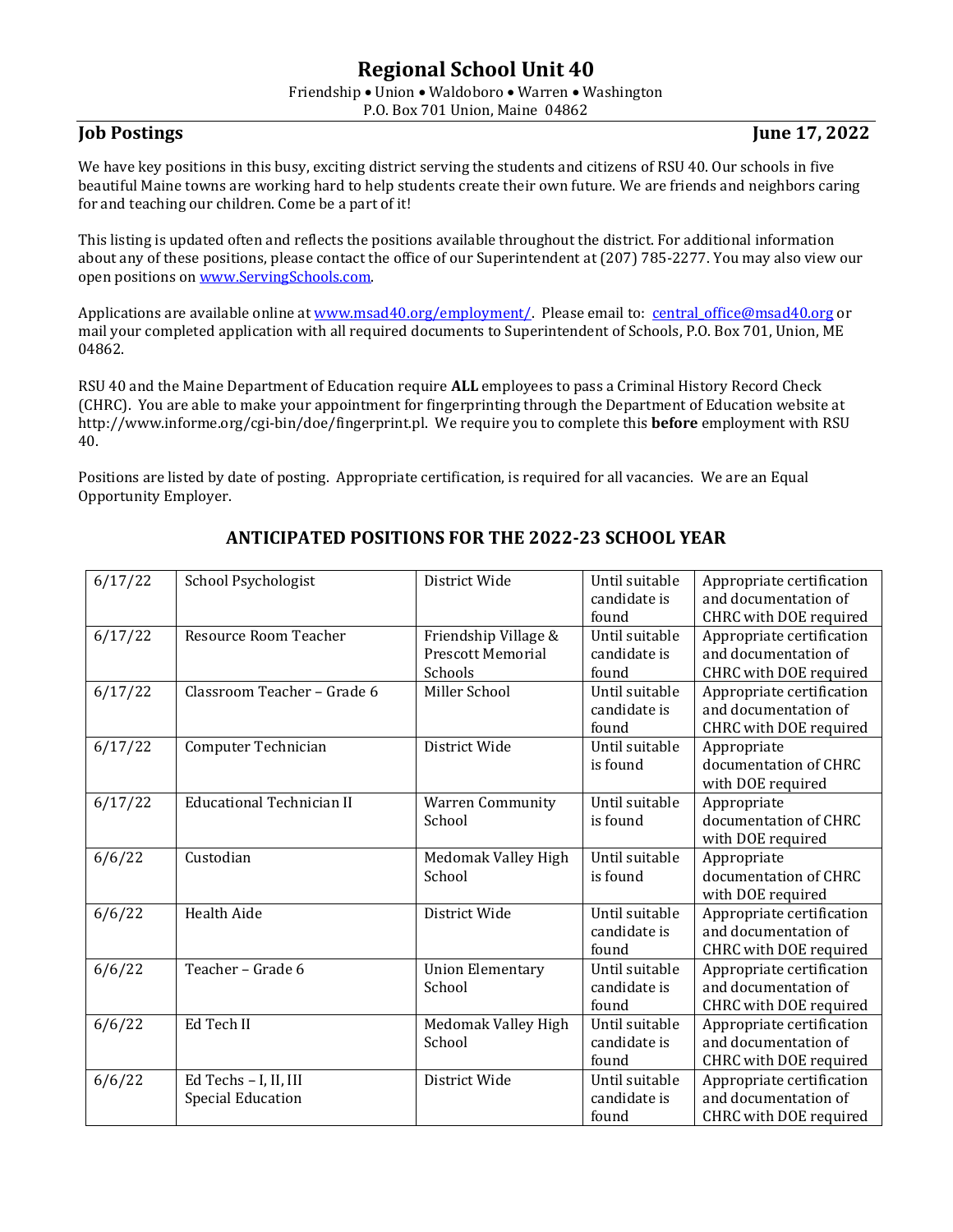| 6/6/22  | <b>Bus Driver</b>                 | District Wide              | Until suitable | Appropriate               |
|---------|-----------------------------------|----------------------------|----------------|---------------------------|
|         |                                   |                            | candidate is   | documentation of CHRC     |
|         |                                   |                            | found          | with DOE required         |
| 6/6/22  | Science Teacher - Adult           | Adult Education -          | Until suitable | Appropriate certification |
|         | Education                         | Medomak Valley             | candidate is   | and documentation of      |
|         |                                   | <b>High School</b>         | found          | CHRC with DOE required    |
| 6/6/22  | School Counselor - Two days a     | <b>Prescott Memorial</b>   | Until suitable | Appropriate certification |
|         | week (may be combined with        | School                     | candidate is   | and documentation of      |
|         |                                   |                            |                |                           |
|         | MVHS position)                    |                            | found          | CHRC with DOE required    |
| 6/3/22  | School Counselor - Three days a   | Medomak Valley High        | Until suitable | Appropriate certification |
|         | week                              | School                     | candidate is   | and documentation of      |
|         |                                   |                            | found          | CHRC with DOE required    |
| 6/6/22  | <b>Registered Nurse</b>           | Friendship/Miller          | Until suitable | Appropriate certification |
|         |                                   | School                     | candidate is   | and documentation of      |
|         |                                   |                            | found          | CHRC with DOE required    |
| 6/3/22  | Classroom Teacher - Grade 2       | <b>Union Elementary</b>    | Until suitable | Appropriate certification |
|         |                                   | School                     | candidate is   | and documentation of      |
|         |                                   |                            | found          | CHRC with DOE required    |
| 6/3/22  | Food Service Cook/Server-         | Medomak Middle             | Until suitable | Appropriate               |
|         | part time                         | School                     | candidate is   | documentation of CHRC     |
|         |                                   |                            | found          | with DOE required         |
| 6/3/22  | Food Service Cook/Server          | Medomak Valley High        | Until suitable | Appropriate               |
|         |                                   | School                     | candidate is   | documentation of CHRC     |
|         |                                   |                            | found          | with DOE required         |
|         |                                   |                            |                |                           |
| 6/3/22  | Food Service Cook/Server-         | Medomak Valley High        | Until suitable | Appropriate               |
|         | part time                         | School                     | candidate is   | documentation of CHRC     |
|         |                                   |                            | found          | with DOE required         |
| 5/27/22 | Head Custodian                    | Miller School              | Until suitable | Appropriate certification |
|         |                                   |                            | candidate is   | and documentation of      |
|         |                                   |                            | found          | CHRC with DOE required    |
| 5/27/22 | Classroom Teacher - Grade 1       | <b>Prescott Memorial</b>   | Until suitable | Appropriate certification |
|         |                                   | School                     | candidate is   | and documentation of      |
|         |                                   |                            | found          | CHRC with DOE required    |
| 5/27/22 | Part-time Band/Chorus Teacher     | Friendship, Prescott &     | Until suitable | Appropriate certification |
|         |                                   | <b>Union Schools</b>       | candidate is   | and documentation of      |
|         |                                   |                            | found          | CHRC with DOE required    |
| 5/27/22 | <b>Mathematics Teacher</b>        | Medomak Valley High        | Until suitable | Appropriate certification |
|         |                                   | School                     | candidate is   | and documentation of      |
|         |                                   |                            | found          | CHRC with DOE required    |
| 5/27/22 | Physical Education/Health         | Medomak Valley High        | Until suitable | Appropriate certification |
|         | Teacher                           | School                     | candidate is   | and documentation of      |
|         |                                   |                            | found          |                           |
|         | <b>Educational Technician III</b> |                            | Until suitable | CHRC with DOE required    |
| 5/27/22 |                                   | Medomak Valley High        |                | Appropriate certification |
|         |                                   | School                     | candidate is   | and documentation of      |
|         |                                   |                            | found          | CHRC with DOE required    |
| 5/27/22 | Food Service Cook/Server          | <b>Warren Community</b>    | Until suitable | Appropriate               |
|         |                                   | School                     | candidate is   | documentation of CHRC     |
|         |                                   |                            | found          | with DOE required         |
| 4/29/22 | K-6 Health Teacher                | <b>District Elementary</b> | Until suitable | Appropriate certification |
|         |                                   | Schools                    | candidate is   | and documentation of      |
|         |                                   |                            | found          | CHRC with DOE required    |
| 4/29/22 | K-6 World Language Teacher        | <b>District Elementary</b> | Until suitable | Appropriate certification |
|         |                                   | Schools                    | candidate is   | and documentation of      |
|         |                                   |                            | found          | CHRC with DOE required    |
| 4/29/22 | Custodian                         | Medomak Valley High        | Until suitable | Appropriate               |
|         |                                   | School                     | candidate is   | documentation of CHRC     |
|         |                                   |                            | found          | with DOE required         |
|         |                                   | Miller School              | Until suitable |                           |
| 4/15/22 | <b>School Secretary</b>           |                            |                | Appropriate               |
|         |                                   |                            | candidate is   | documentation of CHRC     |
|         |                                   |                            | found          | with DOE required         |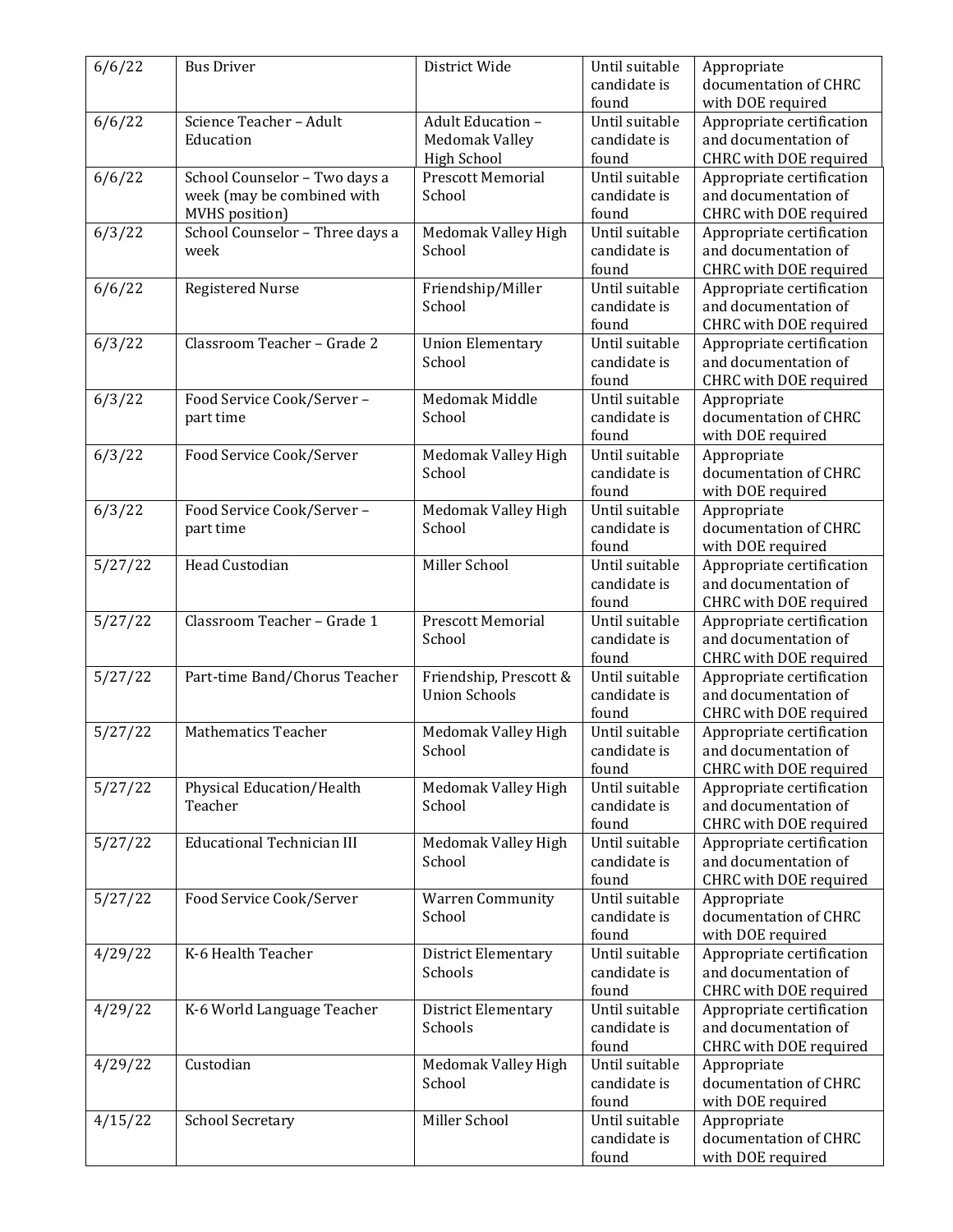| 4/15/22 | Licensed Clinical Social Worker         | District Wide       | Until suitable | Appropriate certification |
|---------|-----------------------------------------|---------------------|----------------|---------------------------|
|         |                                         |                     | candidate is   | and documentation of      |
|         |                                         |                     | found          | CHRC with DOE required    |
| 4/15/22 | Alternative Education Ed Tech III       | Medomak Valley High | Until suitable | Appropriate certification |
|         |                                         | School              | candidate is   | and documentation of      |
|         |                                         |                     | found          | CHRC with DOE required    |
| 4/15/22 | <b>Alternative Education Teacher</b>    | Medomak Valley High | Until suitable | Appropriate certification |
|         |                                         | School              | candidate is   | and documentation of      |
|         |                                         |                     | found          | CHRC with DOE required    |
| 4/15/22 | Library Aide - Ed Tech III              | Medomak Middle      | Until suitable | Appropriate certification |
|         |                                         | School              | candidate is   | and documentation of      |
|         |                                         |                     | found          | CHRC with DOE required    |
| 4/15/22 | Speech & Language Pathologist           | District Wide       | Until suitable | Appropriate certification |
|         |                                         |                     | candidate is   | and documentation of      |
|         |                                         |                     | found          | CHRC with DOE required    |
| 4/15/22 | <b>Board Certified Behavior Analyst</b> | District Wide       | Until suitable | Appropriate certification |
|         | (BCBA)                                  |                     | candidate is   | and documentation of      |
|         |                                         |                     | found          | CHRC with DOE required    |
| 3/15/22 | <b>Guidance Counselor</b>               | Medomak Middle      | Until suitable | Appropriate certification |
|         |                                         | School              | candidate is   | and documentation of      |
|         |                                         |                     | found          | CHRC with DOE required    |
| 6/6/22  | Substitute: Health Aide, Nurse,         | District Wide       | Until suitable | Appropriate               |
|         | Food Service, Bus Drivers, Van          |                     | is found       | documentation of CHRC     |
|         | Drivers                                 |                     |                | with DOE required         |

## **STIPEND POSITIONS FOR THE 2022-23 SCHOOL YEAR**

| Academy Lead             | Medomak<br>Middle School | Until suitable<br>candidate is<br>found | Appropriate documentation<br>of CHRC with DOE required |
|--------------------------|--------------------------|-----------------------------------------|--------------------------------------------------------|
| <b>Academy Assistant</b> | Medomak<br>Middle School | Until suitable<br>candidate is<br>found | Appropriate documentation<br>of CHRC with DOE required |
| Art Program              | Medomak<br>Middle School | Until suitable<br>candidate is<br>found | Appropriate documentation<br>of CHRC with DOE required |
| Baseball 7th             | Medomak<br>Middle School | Until suitable<br>candidate is<br>found | Appropriate documentation<br>of CHRC with DOE required |
| <b>Baseball 8th</b>      | Medomak<br>Middle School | Until suitable<br>candidate is<br>found | Appropriate documentation<br>of CHRC with DOE required |
| Basketball Boys 7th      | Medomak<br>Middle School | Until suitable<br>candidate is<br>found | Appropriate documentation<br>of CHRC with DOE required |
| Basketball Boys 8th      | Medomak<br>Middle School | Until suitable<br>candidate is<br>found | Appropriate documentation<br>of CHRC with DOE required |
| Basketball Girls 7th     | Medomak<br>Middle School | Until suitable<br>candidate is<br>found | Appropriate documentation<br>of CHRC with DOE required |
| Basketball Girls 8th     | Medomak<br>Middle School | Until suitable<br>candidate is<br>found | Appropriate documentation<br>of CHRC with DOE required |
| Cheering                 | Medomak<br>Middle School | Until suitable<br>candidate is<br>found | Appropriate documentation<br>of CHRC with DOE required |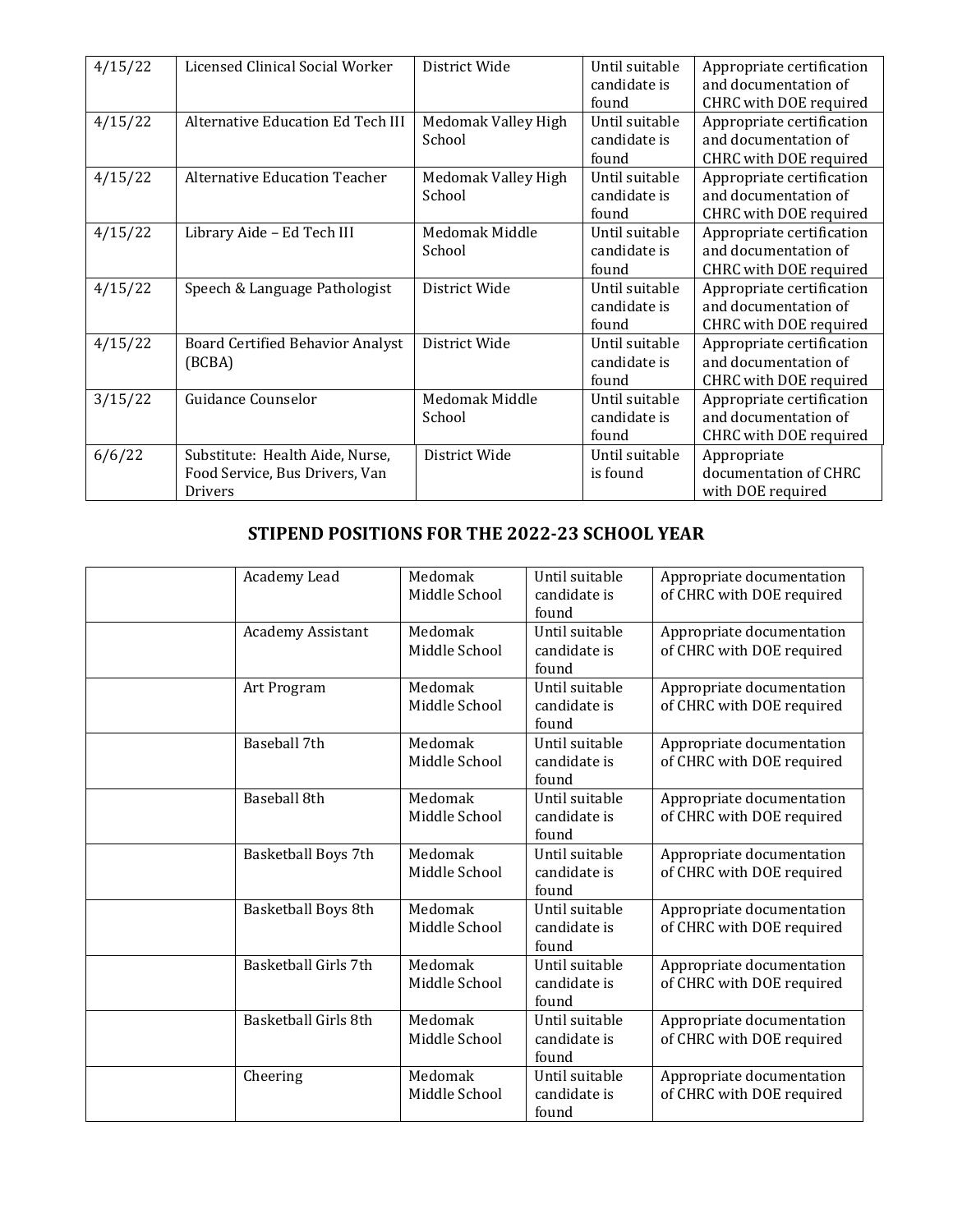| <b>Cross Country</b>            | Medomak<br>Middle School         | Until suitable<br>candidate is<br>found | Appropriate documentation<br>of CHRC with DOE required |
|---------------------------------|----------------------------------|-----------------------------------------|--------------------------------------------------------|
| Drama                           | Medomak<br>Middle School         | Until suitable<br>candidate is<br>found | Appropriate documentation<br>of CHRC with DOE required |
| Drama Tech                      | Medomak<br>Middle School         | Until suitable<br>candidate is<br>found | Appropriate documentation<br>of CHRC with DOE required |
| Intramural                      | Medomak<br>Middle School         | Until suitable<br>candidate is<br>found | Appropriate documentation<br>of CHRC with DOE required |
| <b>Math Counts</b>              | Medomak<br>Middle School         | Until suitable<br>candidate is<br>found | Appropriate documentation<br>of CHRC with DOE required |
| Science Olympiad                | Medomak<br>Middle School         | Until suitable<br>candidate is<br>found | Appropriate documentation<br>of CHRC with DOE required |
| Soccer Boys                     | Medomak<br>Middle School         | Until suitable<br>candidate is<br>found | Appropriate documentation<br>of CHRC with DOE required |
| Soccer Girls                    | Medomak<br>Middle School         | Until suitable<br>candidate is<br>found | Appropriate documentation<br>of CHRC with DOE required |
| Softball 7th                    | Medomak<br>Middle School         | Until suitable<br>candidate is<br>found | Appropriate documentation<br>of CHRC with DOE required |
| Softball 8th                    | Medomak<br>Middle School         | Until suitable<br>candidate is<br>found | Appropriate documentation<br>of CHRC with DOE required |
| <b>Student Council</b>          | Medomak<br>Middle School         | Until suitable<br>candidate is<br>found | Appropriate documentation<br>of CHRC with DOE required |
| Summer Garden<br>Attendant      | Medomak<br>Middle School         | Until suitable<br>candidate is<br>found | Appropriate documentation<br>of CHRC with DOE required |
| Track                           | Medomak<br>Middle School         | Until suitable<br>candidate is<br>found | Appropriate documentation<br>of CHRC with DOE required |
| <b>Track Assistant</b>          | Medomak<br>Middle School         | Until suitable<br>candidate is<br>found | Appropriate documentation<br>of CHRC with DOE required |
| Wrestling                       | Medomak<br>Middle School         | Until suitable<br>candidate is<br>found | Appropriate documentation<br>of CHRC with DOE required |
| Yearbook                        | Medomak<br>Middle School         | Until suitable<br>candidate is<br>found | Appropriate documentation<br>of CHRC with DOE required |
| 10th Grade Asst Lead<br>Advisor | Medomak<br>Valley High<br>School | Until suitable<br>candidate is<br>found | Appropriate documentation<br>of CHRC with DOE required |
| 10th Grade Lead<br>Advisor      | Medomak<br>Valley High<br>School | Until suitable<br>candidate is<br>found | Appropriate documentation<br>of CHRC with DOE required |
| 11th Grade Asst Lead<br>Advisor | Medomak<br>Valley High<br>School | Until suitable<br>candidate is<br>found | Appropriate documentation<br>of CHRC with DOE required |
| 11th Grade Lead<br>Advisor      | Medomak<br>Valley High<br>School | Until suitable<br>candidate is<br>found | Appropriate documentation<br>of CHRC with DOE required |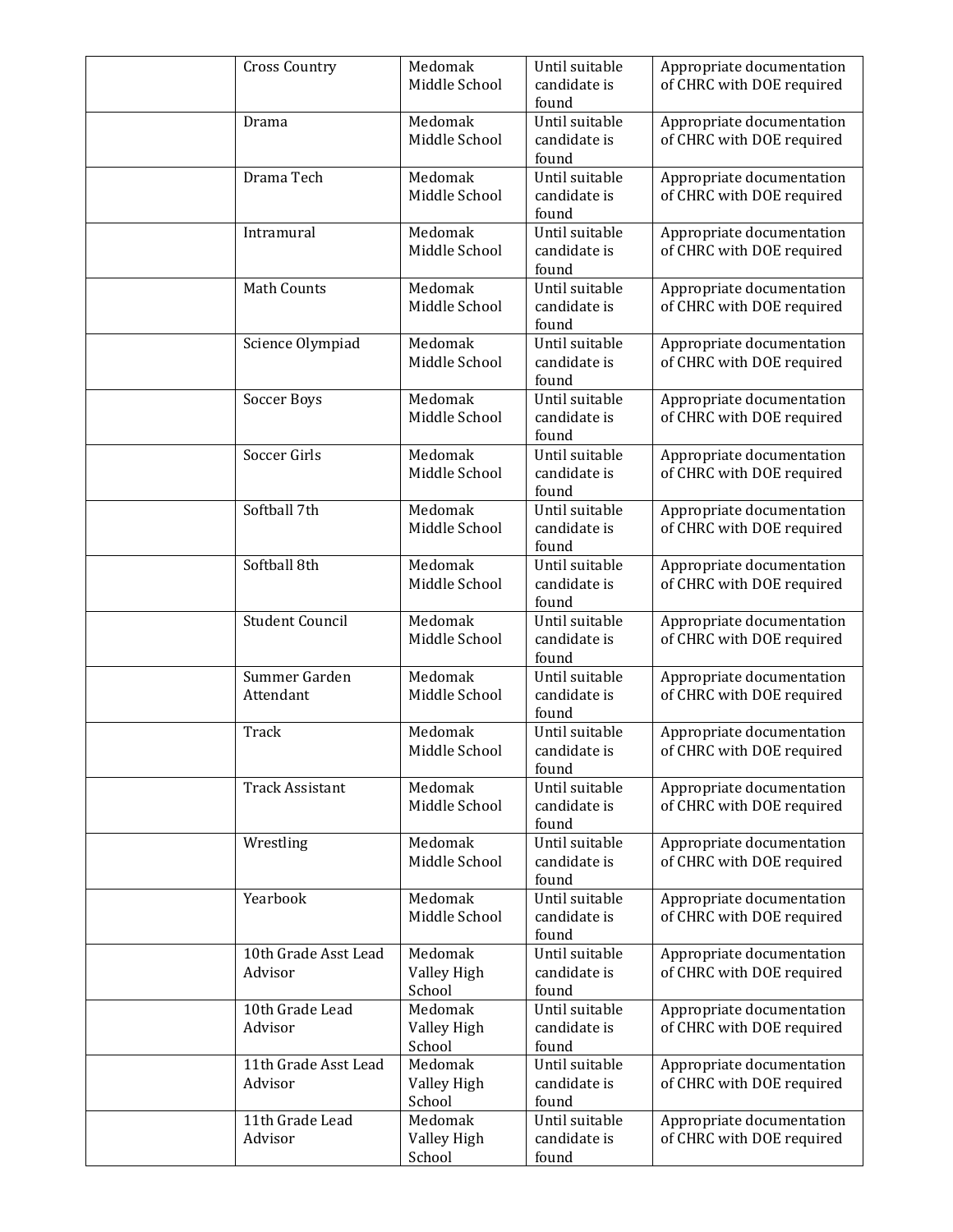| 9th Grade Asst Lead           | Medomak                | Until suitable                 | Appropriate documentation                              |
|-------------------------------|------------------------|--------------------------------|--------------------------------------------------------|
| Advisor                       | Valley High<br>School  | candidate is<br>found          | of CHRC with DOE required                              |
| 9th Grade Lead                | Medomak                | Until suitable                 | Appropriate documentation                              |
| Advisor                       | Valley High            | candidate is                   | of CHRC with DOE required                              |
|                               | School                 | found                          |                                                        |
| AC - Fine & Applied           | Medomak                | Until suitable                 | Appropriate documentation                              |
| Arts                          | Valley High            | candidate is                   | of CHRC with DOE required                              |
| AC - Guidance                 | School                 | found                          |                                                        |
|                               | Medomak<br>Valley High | Until suitable<br>candidate is | Appropriate documentation<br>of CHRC with DOE required |
|                               | School                 | found                          |                                                        |
| AC - Language Arts            | Medomak                | Until suitable                 | Appropriate documentation                              |
|                               | Valley High            | candidate is                   | of CHRC with DOE required                              |
|                               | School                 | found                          |                                                        |
| AC - Math                     | Medomak                | Until suitable                 | Appropriate documentation                              |
|                               | Valley High            | candidate is                   | of CHRC with DOE required                              |
|                               | School                 | found                          |                                                        |
| AC - Science                  | Medomak                | Until suitable                 | Appropriate documentation                              |
|                               | Valley High<br>School  | candidate is                   | of CHRC with DOE required                              |
| <b>AC</b> - Social Studies    | Medomak                | found<br>Until suitable        | Appropriate documentation                              |
|                               | Valley High            | candidate is                   | of CHRC with DOE required                              |
|                               | School                 | found                          |                                                        |
| <b>AC</b> - Special Services  | Medomak                | Until suitable                 | Appropriate documentation                              |
|                               | Valley High            | candidate is                   | of CHRC with DOE required                              |
|                               | School                 | found                          |                                                        |
| Athletic Assistant            | Medomak                | Until suitable                 | Appropriate documentation                              |
| (Fall)                        | Valley High            | candidate is                   | of CHRC with DOE required                              |
|                               | School                 | found                          |                                                        |
| Athletic Assistant            | Medomak                | Until suitable                 | Appropriate documentation                              |
| (Winter)                      | Valley High<br>School  | candidate is<br>found          | of CHRC with DOE required                              |
| Athletic Assistant            | Medomak                | Until suitable                 | Appropriate documentation                              |
| (Spring)                      | Valley High            | candidate is                   | of CHRC with DOE required                              |
|                               | School                 | found                          |                                                        |
| Asst. Drama Director          | Medomak                | Until suitable                 | Appropriate documentation                              |
| (Winter)                      | Valley High            | candidate is                   | of CHRC with DOE required                              |
|                               | School                 | found                          |                                                        |
| <b>Band Director</b>          | Medomak                | Until suitable                 | Appropriate documentation                              |
|                               | Valley High            | candidate is<br>found          | of CHRC with DOE required                              |
| <b>Baseball - Varsity</b>     | School<br>Medomak      | Until suitable                 | Appropriate documentation                              |
|                               | Valley High            | candidate is                   | of CHRC with DOE required                              |
|                               | School                 | found                          |                                                        |
| <b>Baseball JV</b>            | Medomak                | Until suitable                 | Appropriate documentation                              |
|                               | Valley High            | candidate is                   | of CHRC with DOE required                              |
|                               | School                 | found                          |                                                        |
| <b>Basketball Boys</b>        | Medomak                | Until suitable                 | Appropriate documentation                              |
| Varsity                       | Valley High            | candidate is                   | of CHRC with DOE required                              |
|                               | School                 | found                          |                                                        |
| <b>Basketball Frosh Boys</b>  | Medomak                | Until suitable                 | Appropriate documentation                              |
|                               | Valley High<br>School  | candidate is<br>found          | of CHRC with DOE required                              |
| <b>Basketball Frosh Girls</b> | Medomak                | Until suitable                 | Appropriate documentation                              |
|                               | Valley High            | candidate is                   | of CHRC with DOE required                              |
|                               | School                 | found                          |                                                        |
| <b>Basketball Girls</b>       | Medomak                | Until suitable                 | Appropriate documentation                              |
| Varsity                       | Valley High            | candidate is                   | of CHRC with DOE required                              |
|                               | School                 | found                          |                                                        |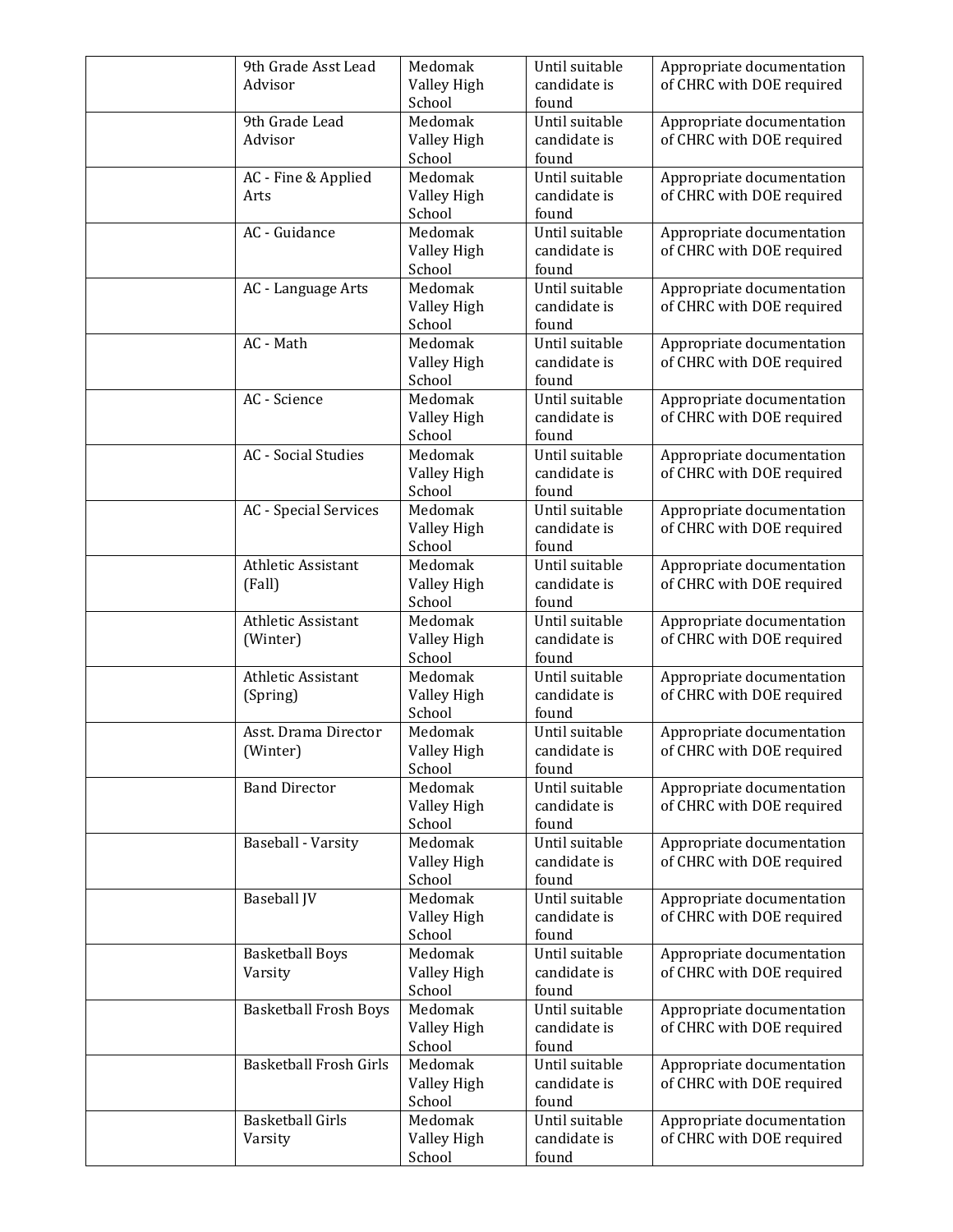| <b>Basketball JV Boys</b>    | Medomak<br>Valley High | Until suitable<br>candidate is | Appropriate documentation<br>of CHRC with DOE required |
|------------------------------|------------------------|--------------------------------|--------------------------------------------------------|
|                              | School                 | found                          |                                                        |
| Basketball JV Girls          | Medomak                | Until suitable<br>candidate is | Appropriate documentation                              |
|                              | Valley High<br>School  | found                          | of CHRC with DOE required                              |
| Cheering (Fall)              | Medomak                | Until suitable                 | Appropriate documentation                              |
|                              | Valley High            | candidate is                   | of CHRC with DOE required                              |
| Cheerleading                 | School<br>Medomak      | found<br>Until suitable        | Appropriate documentation                              |
|                              | Valley High            | candidate is                   | of CHRC with DOE required                              |
|                              | School                 | found                          |                                                        |
| Chess Club Advisor           | Medomak                | Until suitable                 | Appropriate documentation                              |
|                              | Valley High<br>School  | candidate is<br>found          | of CHRC with DOE required                              |
| <b>Choral Director</b>       | Medomak                | Until suitable                 | Appropriate documentation                              |
|                              | Valley High            | candidate is                   | of CHRC with DOE required                              |
|                              | School                 | found<br>Until suitable        |                                                        |
| Costume Director<br>(Spring) | Medomak<br>Valley High | candidate is                   | Appropriate documentation<br>of CHRC with DOE required |
|                              | School                 | found                          |                                                        |
| Costume Director             | Medomak                | Until suitable                 | Appropriate documentation                              |
| (Winter)                     | Valley High            | candidate is                   | of CHRC with DOE required                              |
| <b>Costume Director Fall</b> | School<br>Medomak      | found<br>Until suitable        | Appropriate documentation                              |
|                              | Valley High            | candidate is                   | of CHRC with DOE required                              |
|                              | School                 | found                          |                                                        |
| <b>Cross Country</b>         | Medomak                | Until suitable                 | Appropriate documentation                              |
|                              | Valley High<br>School  | candidate is<br>found          | of CHRC with DOE required                              |
| Debate Club Advisor          | Medomak                | Until suitable                 | Appropriate documentation                              |
|                              | Valley High            | candidate is                   | of CHRC with DOE required                              |
|                              | School<br>Medomak      | found<br>Until suitable        |                                                        |
| Drama Director (Fall)        | Valley High            | candidate is                   | Appropriate documentation<br>of CHRC with DOE required |
|                              | School                 | found                          |                                                        |
| Asst. Drama Director         | Medomak                | Until suitable                 | Appropriate documentation                              |
| (Fall)                       | Valley High<br>School  | candidate is<br>found          | of CHRC with DOE required                              |
| Drama Director               | Medomak                | Until suitable                 | Appropriate documentation                              |
| (Spring)                     | Valley High            | candidate is                   | of CHRC with DOE required                              |
|                              | School                 | found                          |                                                        |
| Drama Director<br>(Winter)   | Medomak<br>Valley High | Until suitable<br>candidate is | Appropriate documentation<br>of CHRC with DOE required |
|                              | School                 | found                          |                                                        |
| Football                     | Medomak                | Until suitable                 | Appropriate documentation                              |
|                              | Valley High            | candidate is                   | of CHRC with DOE required                              |
| Football Assistant (2)       | School<br>Medomak      | found<br>Until suitable        | Appropriate documentation                              |
|                              | Valley High            | candidate is                   | of CHRC with DOE required                              |
|                              | School                 | found                          |                                                        |
| Football Assistant (2)       | Medomak                | Until suitable                 | Appropriate documentation                              |
|                              | Valley High<br>School  | candidate is<br>found          | of CHRC with DOE required                              |
| Golf                         | Medomak                | Until suitable                 | Appropriate documentation                              |
|                              | Valley High            | candidate is                   | of CHRC with DOE required                              |
|                              | School                 | found                          |                                                        |
| Intramural                   | Medomak<br>Valley High | Until suitable<br>candidate is | Appropriate documentation<br>of CHRC with DOE required |
|                              | School                 | found                          |                                                        |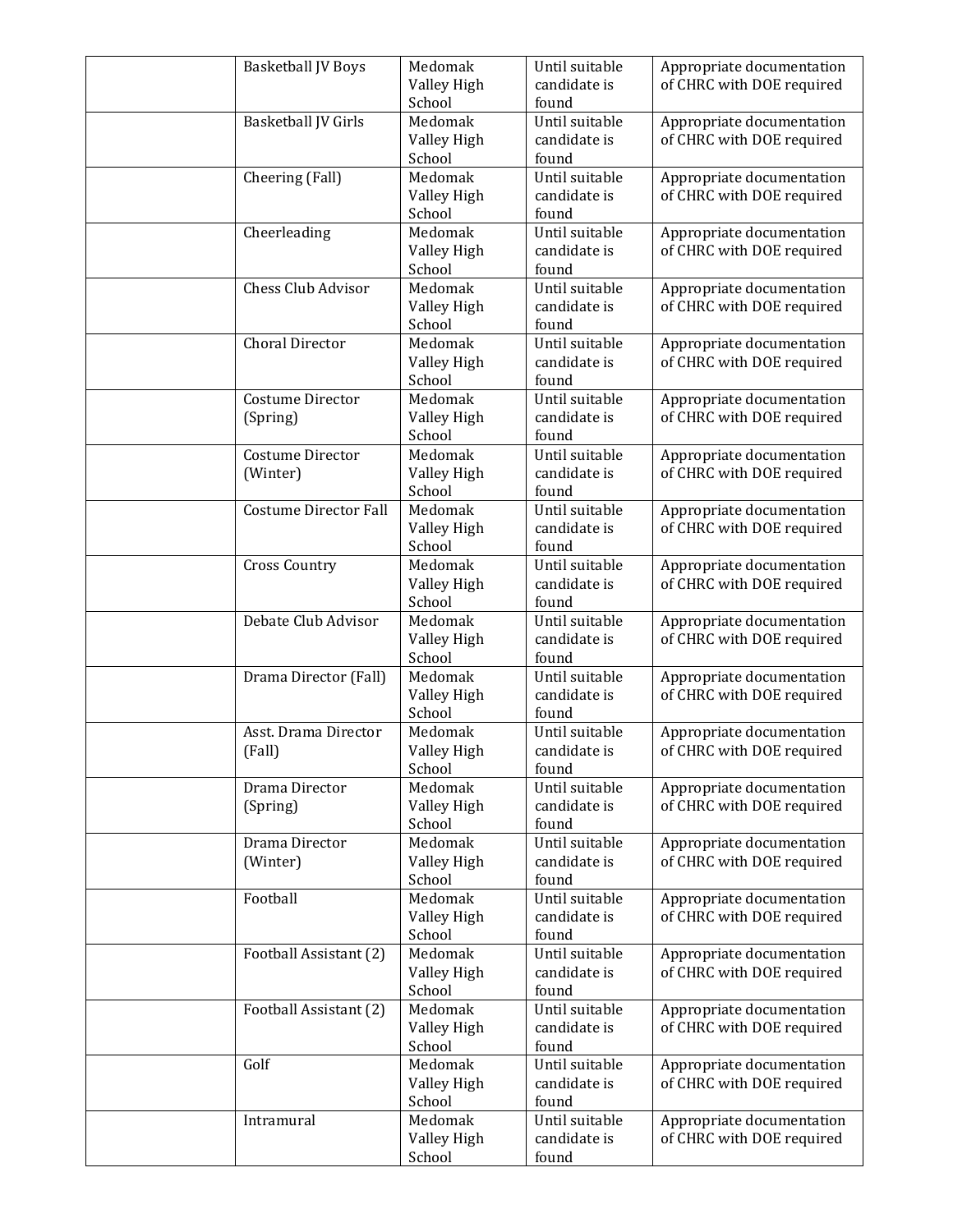| JV Boys Soccer                   | Medomak                | Until suitable                 | Appropriate documentation                              |
|----------------------------------|------------------------|--------------------------------|--------------------------------------------------------|
|                                  | Valley High<br>School  | candidate is<br>found          | of CHRC with DOE required                              |
| JV Girls Soccer                  | Medomak                | Until suitable                 | Appropriate documentation                              |
|                                  | Valley High            | candidate is                   | of CHRC with DOE required                              |
|                                  | School                 | found                          |                                                        |
| Math Team                        | Medomak                | Until suitable                 | Appropriate documentation                              |
|                                  | Valley High            | candidate is                   | of CHRC with DOE required                              |
|                                  | School                 | found                          |                                                        |
| Math Team Assistant              | Medomak<br>Valley High | Until suitable<br>candidate is | Appropriate documentation                              |
|                                  | School                 | found                          | of CHRC with DOE required                              |
| National Honor                   | Medomak                | Until suitable                 | Appropriate documentation                              |
| Society                          | Valley High            | candidate is                   | of CHRC with DOE required                              |
|                                  | School                 | found                          |                                                        |
| Outdoor Club                     | Medomak                | Until suitable                 | Appropriate documentation                              |
|                                  | Valley High            | candidate is                   | of CHRC with DOE required                              |
|                                  | School                 | found                          |                                                        |
| PAWS Advisor                     | Medomak                | Until suitable<br>candidate is | Appropriate documentation<br>of CHRC with DOE required |
|                                  | Valley High<br>School  | found                          |                                                        |
| Senior Class Advisor             | Medomak                | Until suitable                 | Appropriate documentation                              |
| Asst                             | Valley High            | candidate is                   | of CHRC with DOE required                              |
|                                  | School                 | found                          |                                                        |
| Senior Class Advisor             | Medomak                | Until suitable                 | Appropriate documentation                              |
| Lead                             | Valley High            | candidate is                   | of CHRC with DOE required                              |
|                                  | School                 | found                          |                                                        |
| Soccer Boys - Varsity            | Medomak                | Until suitable                 | Appropriate documentation                              |
|                                  | Valley High<br>School  | candidate is<br>found          | of CHRC with DOE required                              |
| Soccer Girls - Varsity           | Medomak                | Until suitable                 | Appropriate documentation                              |
|                                  | Valley High            | candidate is                   | of CHRC with DOE required                              |
|                                  | School                 | found                          |                                                        |
| Softball - Varsity               | Medomak                | Until suitable                 | Appropriate documentation                              |
|                                  | Valley High            | candidate is                   | of CHRC with DOE required                              |
|                                  | School                 | found                          |                                                        |
| Softball JV                      | Medomak                | Until suitable                 | Appropriate documentation                              |
|                                  | Valley High            | candidate is                   | of CHRC with DOE required                              |
| <b>Student Council</b>           | School<br>Medomak      | found<br>Until suitable        | Appropriate documentation                              |
|                                  | Valley High            | candidate is                   | of CHRC with DOE required                              |
|                                  | School                 | found                          |                                                        |
| Tech Director (Fall)             | Medomak                | Until suitable                 | Appropriate documentation                              |
|                                  | Valley High            | candidate is                   | of CHRC with DOE required                              |
|                                  | School                 | found                          |                                                        |
| <b>Tech Director</b>             | Medomak                | Until suitable                 | Appropriate documentation                              |
| (Spring)                         | Valley High            | candidate is                   | of CHRC with DOE required                              |
|                                  | School                 | found                          |                                                        |
| <b>Tech Director</b><br>(Winter) | Medomak<br>Valley High | Until suitable<br>candidate is | Appropriate documentation<br>of CHRC with DOE required |
|                                  | School                 | found                          |                                                        |
| <b>Tennis Boys</b>               | Medomak                | Until suitable                 | Appropriate documentation                              |
|                                  | Valley High            | candidate is                   | of CHRC with DOE required                              |
|                                  | School                 | found                          |                                                        |
| Tennis Girls                     | Medomak                | Until suitable                 | Appropriate documentation                              |
|                                  | Valley High            | candidate is                   | of CHRC with DOE required                              |
|                                  | School                 | found                          |                                                        |
| <b>Track Assistant</b>           | Medomak                | Until suitable                 | Appropriate documentation                              |
|                                  | Valley High            | candidate is                   | of CHRC with DOE required                              |
|                                  | School                 | found                          |                                                        |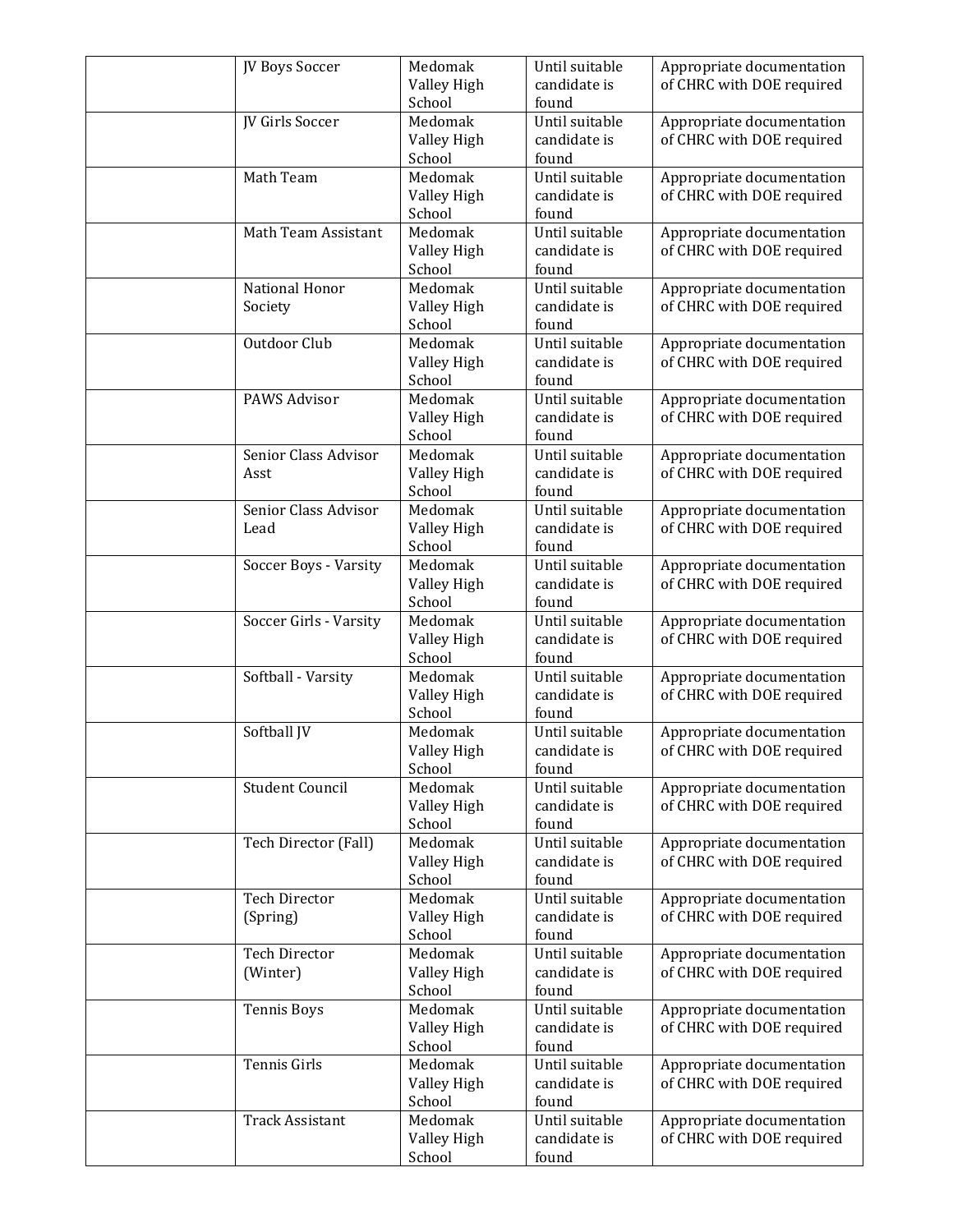| <b>Track Boys</b>              | Medomak<br>Valley High<br>School | Until suitable<br>candidate is<br>found | Appropriate documentation<br>of CHRC with DOE required |
|--------------------------------|----------------------------------|-----------------------------------------|--------------------------------------------------------|
| <b>Track Girls</b>             | Medomak<br>Valley High<br>School | Until suitable<br>candidate is<br>found | Appropriate documentation<br>of CHRC with DOE required |
| Vocal Director Fall<br>Musical | Medomak<br>Valley High<br>School | Until suitable<br>candidate is<br>found | Appropriate documentation<br>of CHRC with DOE required |
| Wrestling - Varsity            | Medomak<br>Valley High<br>School | Until suitable<br>candidate is<br>found | Appropriate documentation<br>of CHRC with DOE required |
| <b>Wrestling Assistant</b>     | Medomak<br>Valley High<br>School | Until suitable<br>candidate is<br>found | Appropriate documentation<br>of CHRC with DOE required |
| Yearbook                       | Medomak<br>Valley High<br>School | Until suitable<br>candidate is<br>found | Appropriate documentation<br>of CHRC with DOE required |
| Team Leader(s)                 | Friendship<br>Village School     | Until suitable<br>candidate is<br>found | Appropriate documentation<br>of CHRC with DOE required |
| Team Leader(s)                 | Friendship<br>Village School     | Until suitable<br>candidate is<br>found | Appropriate documentation<br>of CHRC with DOE required |
| Team Leader(s)                 | Prescott<br>Memorial<br>School   | Until suitable<br>candidate is<br>found | Appropriate documentation<br>of CHRC with DOE required |
| Team Leader(s)                 | Prescott<br>Memorial<br>School   | Until suitable<br>candidate is<br>found | Appropriate documentation<br>of CHRC with DOE required |
| Team Leader(s)                 | Medomak<br>Middle School         | Until suitable<br>candidate is<br>found | Appropriate documentation<br>of CHRC with DOE required |
| Team Leader(s)                 | Medomak<br>Middle School         | Until suitable<br>candidate is<br>found | Appropriate documentation<br>of CHRC with DOE required |
| Team Leader(s)                 | Medomak<br>Middle School         | Until suitable<br>candidate is<br>found | Appropriate documentation<br>of CHRC with DOE required |
| Team Leader(s)                 | Warren<br>Community<br>School    | Until suitable<br>candidate is<br>found | Appropriate documentation<br>of CHRC with DOE required |
| Team Leader(s)                 | Warren<br>Community<br>School    | Until suitable<br>candidate is<br>found | Appropriate documentation<br>of CHRC with DOE required |
| Team Leader(s)                 | Warren<br>Community<br>School    | Until suitable<br>candidate is<br>found | Appropriate documentation<br>of CHRC with DOE required |
| Team Leader(s)                 | Miller School                    | Until suitable<br>candidate is<br>found | Appropriate documentation<br>of CHRC with DOE required |
| Team Leader(s)                 | Miller School                    | Until suitable<br>candidate is<br>found | Appropriate documentation<br>of CHRC with DOE required |
| Team Leader(s)                 | Miller School                    | Until suitable<br>candidate is<br>found | Appropriate documentation<br>of CHRC with DOE required |
| Team Leader(s)                 | Union<br>Elementary<br>School    | Until suitable<br>candidate is<br>found | Appropriate documentation<br>of CHRC with DOE required |